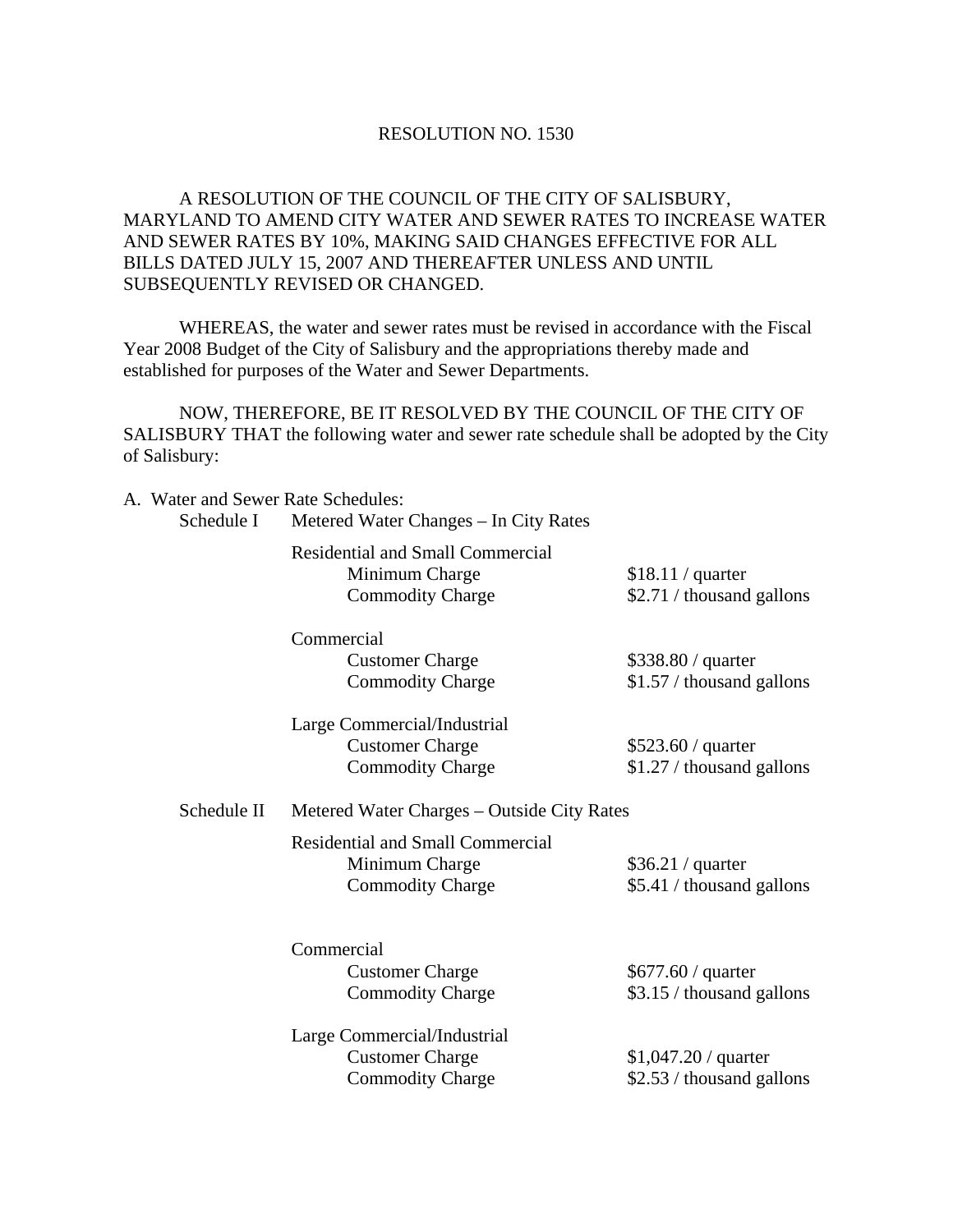| Schedule III | Metered Water Charges – Wor-Wic Community College and Urban                          |                                                    |
|--------------|--------------------------------------------------------------------------------------|----------------------------------------------------|
|              | <b>Residential and Small Commercial</b><br>Minimum Charge<br><b>Commodity Charge</b> | \$27.16 / quarter<br>\$4.06 / thousand gallons     |
|              | Commercial<br><b>Customer Charge</b><br><b>Commodity Charge</b>                      | \$508.20 / quarter<br>\$2.37 / thousand gallons    |
|              | Large Commercial/Industrial<br><b>Customer Charge</b><br><b>Commodity Charge</b>     | \$785.40 / quarter<br>\$1.90 / thousand gallons    |
| Schedule IV  | Sewer Charges – In City Rates                                                        |                                                    |
|              | <b>Residential and Small Commercial</b><br>Minimum Charge<br><b>Commodity Charge</b> | $$32.85 /$ quarter<br>\$4.93 / thousand gallons    |
|              | Commercial<br><b>Customer Charge</b><br><b>Commodity Charge</b>                      | \$620.40 / quarter<br>\$2.86 / thousand gallons    |
|              | Large Commercial/Industrial<br><b>Customer Charge</b><br><b>Commodity Charge</b>     | \$957.00 / quarter<br>\$2.30 / thousand gallons    |
| Schedule V   | Sewer Charges – Outside City Rates                                                   |                                                    |
|              | <b>Residential and Small Commercial</b><br>Minimum Charge<br><b>Commodity Charge</b> | \$65.69 / quarter<br>\$9.86 / thousand gallons     |
|              | Commercial<br><b>Customer Charge</b><br><b>Commodity Charge</b>                      | $$1,240.80 /$ quarter<br>\$5.72 / thousand gallons |
|              | Large Commercial/Industrial<br><b>Customer Charge</b><br><b>Commodity Charge</b>     | $$1,914.00 /$ quarter<br>\$4.60 / thousand gallons |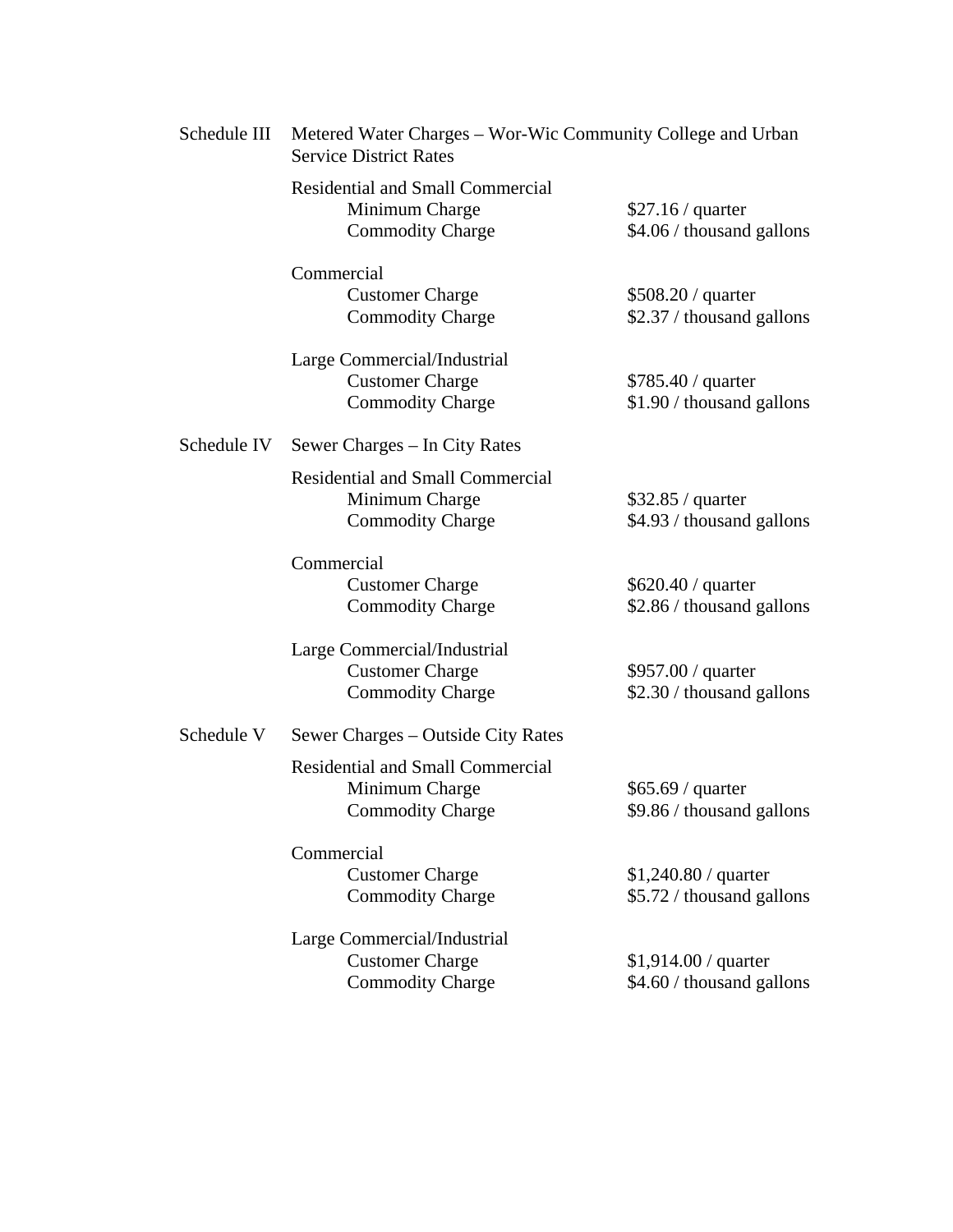| Schedule VI | Sewer Charges – Wor-Wic Community College and Urban Service<br><b>District Rates</b> |                                                 |  |
|-------------|--------------------------------------------------------------------------------------|-------------------------------------------------|--|
|             | <b>Residential and Small Commercial</b><br>Minimum Charge<br><b>Commodity Charge</b> | $$49.27 /$ quarter<br>\$7.39 / thousand gallons |  |
|             | Commercial                                                                           |                                                 |  |
|             | <b>Customer Charge</b>                                                               | \$930.60 / quarter                              |  |
|             | <b>Commodity Charge</b>                                                              | \$4.29 / thousand gallons                       |  |
|             | Large Commercial/Industrial                                                          |                                                 |  |
|             | <b>Customer Charge</b>                                                               | \$1,435.50 / quarter                            |  |
|             | <b>Commodity Charge</b>                                                              | \$3.45 / thousand gallons                       |  |

Schedule VII Sewer Charges – Sewer Only Customers

|      |                                     | Quarterly | Quarterly | Quarterly            |
|------|-------------------------------------|-----------|-----------|----------------------|
|      |                                     | In        | Outside   | Urban                |
|      |                                     | City      | City      | Service              |
| Rate | Number of fixtures                  | Rate      | Rate      | <b>District Rate</b> |
|      | One to two fixtures                 | \$42.74   | \$85.47   | \$64.11              |
| 2    | Three to five fixtures              | \$75.08   | \$150.15  | \$112.62             |
| 3    | Six to ten fixtures                 | \$112.42  | \$224.84  | \$168.63             |
| 4    | Eleven to fifteen fixtures          | \$149.77  | \$299.53  | \$224.65             |
| 5    | Sixteen to twenty fixtures          | \$187.11  | \$374.22  | \$280.67             |
|      | For every five fixtures over twenty | \$37.35   | \$74.69   | \$ 56.02             |

Schedule VIII Commercial and Industrial Activities

|                                         | Annual  | Annual    |
|-----------------------------------------|---------|-----------|
|                                         | In City | Outside   |
|                                         | Rate    | City Rate |
| 1) For each fire service                | \$330   | \$660     |
| 2) For each standby operational service | \$330   | \$660     |

## B. Definitions:

Residential and Small Commercial Customers – These customers have average water utilization of less than 300,000 gallons in a quarter.

Commercial Customers – These customers have average water utilization of 300,000 gallons to 600,000 gallons per quarter.

Large Commercial/Industrial – These customers have average water utilization over 600,000 gallons per quarter.